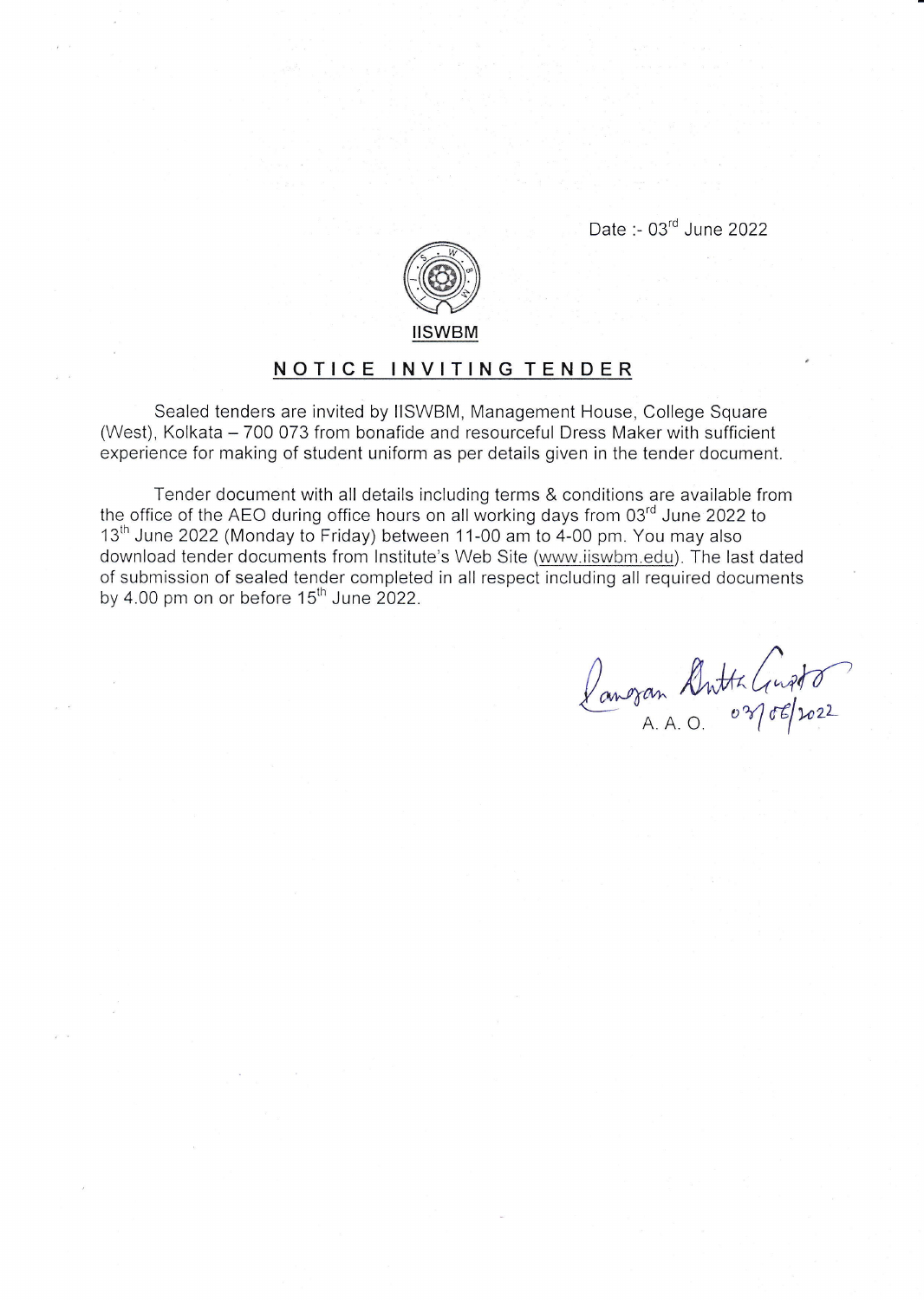Date :- 03<sup>rd</sup> June 2022



## NOTICE INVITING TENDER

Sealed tenders are invited by llSWBM, Management House, College Square (West), Kolkata - 700 073 from bonafide and resourceful Dress Maker with sufficient experience for making student uniform as per details given in the tender document. Details are given below:-

| Available date for Tender Documents               | <b>Submission of Tender Documents</b>    |
|---------------------------------------------------|------------------------------------------|
| From 03rd June 2022 to 13 <sup>th</sup> June 2022 | By 4-00 pm on or before $15th$ June 2022 |
| (Monday to Friday) between 11-00 am to 4-00       |                                          |
| pm. on all working days                           |                                          |

Students' Uniform : approx. 350 sets (Trouser + Blazer with lnstitute Logo) inclusive crest, suit cover & hanger

Blazer : Raymond Sapphire-3041005384 / Shade-9 Trouser: Raymond Sapphire-3041005384 / Shade-75

Date of supply : 01 month from the date of measurement taken.

Opening of Tender Documents : 16<sup>th</sup> June 2022 at 12.30 pm.

lnstitute takes no responsibility for delay / loss or non-receipt of Tender Documents sent by post and reserves the right to reject any or all Tender without assigning any reasons whatsoever.

Application should be submitted alongwith self attested copies of following documents.- 1. Trade Licence, 2. Latest I.T. return, 3. PAN Card, 4. GST Certificate, 5. Working experience certificates etc.

Pangan Anttz (eupto